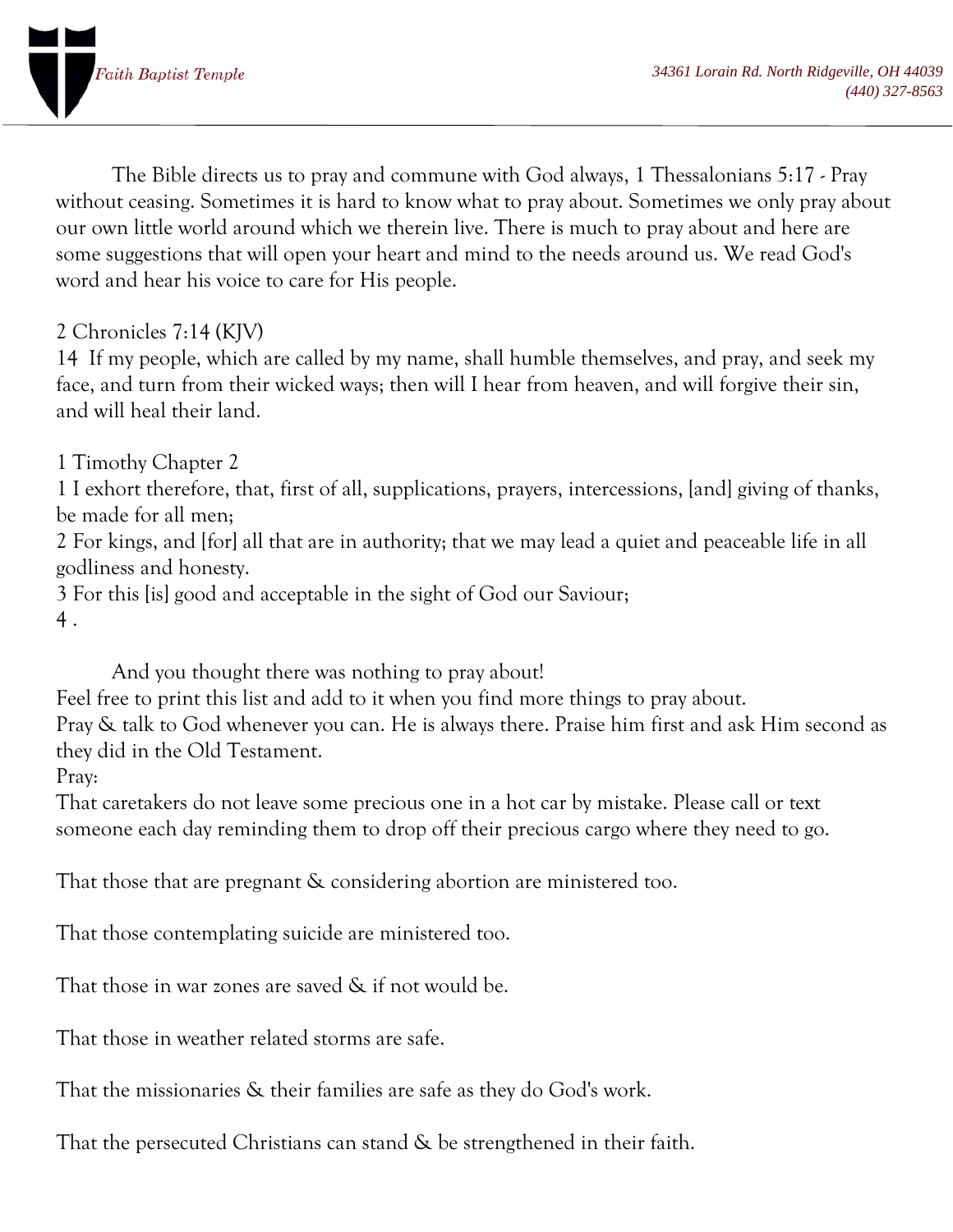That the Christian businesses that stand for their Beliefs are not sought out for their faith to be sued in the courts.

That the little ones that are sick & going through testing that is painful, be sent peace & the ability to go thru it. Pray that God would heal them.

That the little ones dying each day from some disease would have pain free days & joy upon leaving this world to be with their Heavenly Father. Pray that their family & loved ones will find the Comforter and be comforted by Him.

Pray for the dying that they find God.

Pray for the Orphans, pray that they find a good home, where no one abuses them.

Pray for the military, for their souls and their safety.

Pray for our police, firefighters, ems, doctors & nurses.

Pray for our teachers, that they would know God and teach His ways.

Pray for our government leaders that first they would be saved & to do right for the people.

Pray for those who are bullied each day and for their souls. Pray for the bullies that God would call them to be saved.

Pray for those who are abducted & may be found alive. Pray for the abductors that they may be saved.

Pray for them involved in human trafficking to be released and they & their captors saved.

Pray for Drug traffickers & their victim's to be saved & released from their addictions.

Pray for the Alcoholic & their family to be saved and peace to fill the home.

Pray for those considering Divorce that God would refill their hearts & minds of the love they first felt.

Pray for the Children of Divorce that the sins of the fathers will not be laid on them.

Pray for those in Prisons that they hear the word of God & their families would also be ministered too.

Pray for your family and each of their needs. Pray for your church & those that carry the Good News.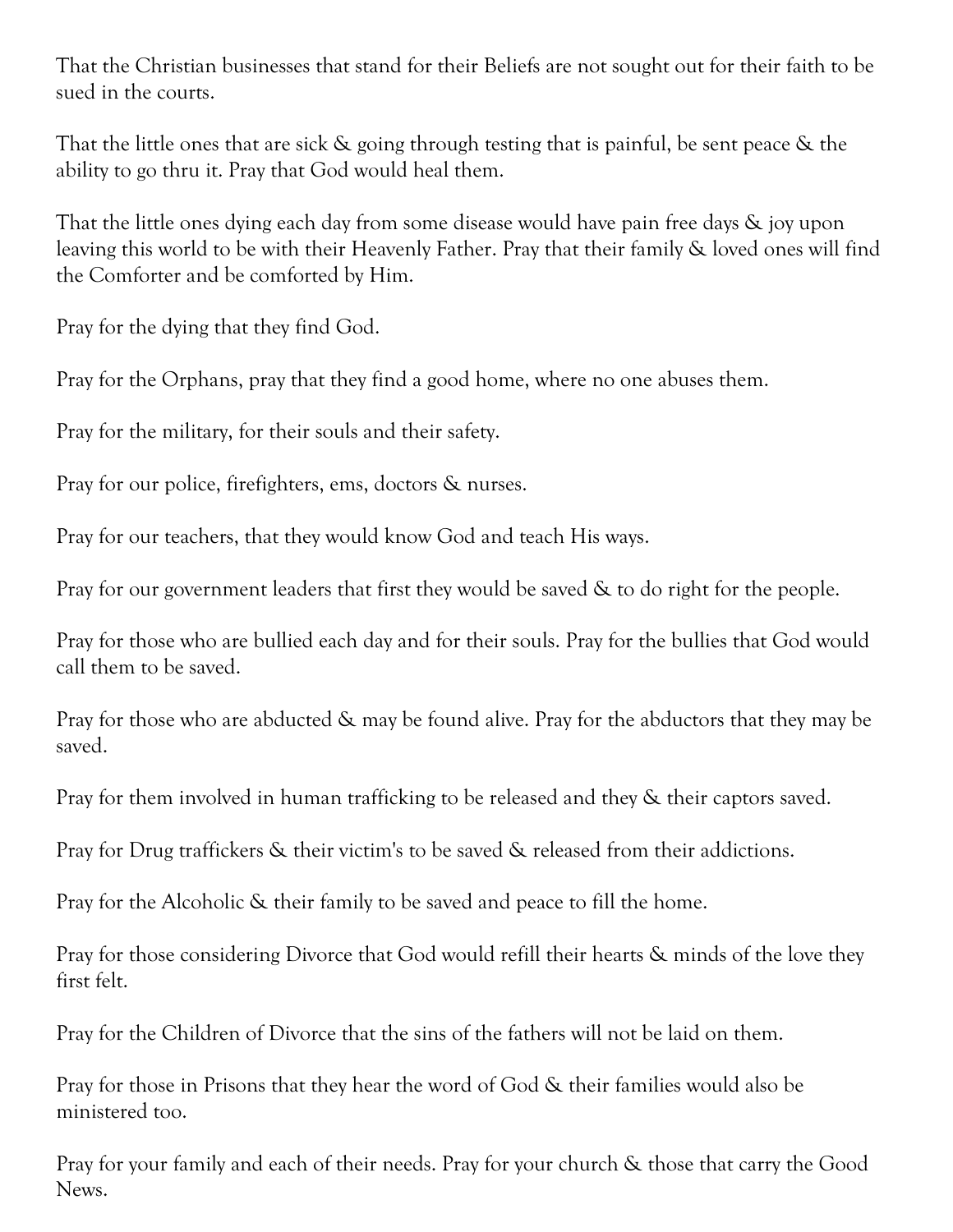Pray for the family's to be strong and know Christ.

Pray for those that are running away from home to be as the Prodigal son & come to their senses & return home.

Pray for the single parent homes that the single parent will find help to keep their homes intact & their needs met & have some time to their selves.

Pray for the old people who are alone and have no one. Pray for a ministering angel to minister to them.

Pray for the children in homes where there is an addict. Pray for them to be saved & help for them all.

Pray for the homeless, Pray for the hungry, Pray for the poor. Pray for the sick.

Pray that the so called (religious churches) hear from God and repent,

Pray for those in charge of children in the churches are in no way abused by anyone there.

Pray for the children each day as they go to school that their angels will keep them safe.

Pray for the children that their caretakers do not in any way verbally or physically abuse them.

Pray for those who work on our roads and highways safety.

Pray for Israel & Gods people for the country's safety & His people to know Him.

Pray for the lands across the seas and their governments.

Pray for N. Korea & the abuse the people there live under, pray for their leader's soul or to be removed from his power.

Pray for China, that their position in the world is not bent on evil. They use prisoners to make many goods we buy from them, ie: Christmas string lights.

Pray the same for Russia & other countries that keep their people under harsh rule.

Pray for the people of Japan and the radiation that must be killing them. Pray that the food we get from them is safe.

Pray for the people in lands of famine to find a new place to live where they can get clean water and grow food.